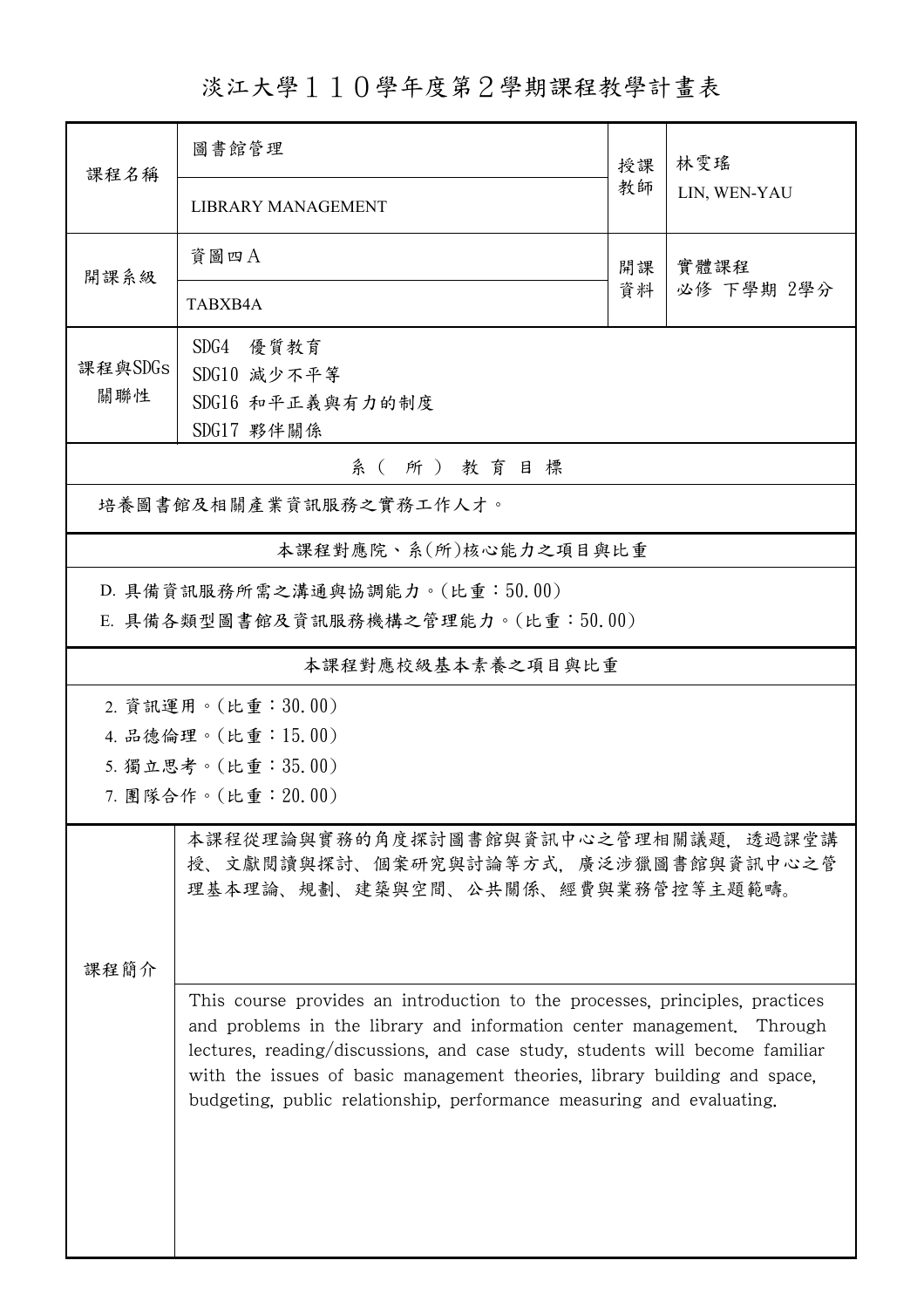## 本課程教學目標與認知、情意、技能目標之對應

將課程教學目標分別對應「認知(Cognitive)」、「情意(Affective)」與「技能(Psychomotor)」 的各目標類型。

一、認知(Cognitive):著重在該科目的事實、概念、程序、後設認知等各類知識之學習。

二、情意(Affective):著重在該科目的興趣、倫理、態度、信念、價值觀等之學習。

三、技能(Psychomotor):著重在該科目的肢體動作或技術操作之學習。

| 序<br>號                      | 教學目標(中文)                     |                                |            | 教學目標(英文)                                                                                    |                      |  |  |  |
|-----------------------------|------------------------------|--------------------------------|------------|---------------------------------------------------------------------------------------------|----------------------|--|--|--|
| $\mathbf{1}$                | 對圖書館與資訊中心的管理理論有<br>基本認識      |                                |            | gain knowledge of library and information center<br>management                              |                      |  |  |  |
| $\mathcal{D}_{\mathcal{L}}$ | 培養圖書館及相關產業資訊服務之<br>實務工作人才。   |                                |            | To bring up students to be<br>practiced, talented librarians and/or information<br>workers. |                      |  |  |  |
|                             | 教學目標之目標類型、核心能力、基本素養教學方法與評量方式 |                                |            |                                                                                             |                      |  |  |  |
| 序號                          | 目標類型                         | 院、系(所)<br>核心能力                 | 校級<br>基本素養 | 教學方法                                                                                        | 評量方式                 |  |  |  |
| 1                           | 認知                           | DE                             | 245        | 講述、討論                                                                                       | 測驗、作業、討論(含<br>課堂、線上) |  |  |  |
| 2                           | 認知                           | DE                             | 2457       | 講述、討論                                                                                       | 測驗、作業、討論(含<br>課堂、線上) |  |  |  |
|                             | 授課進度表                        |                                |            |                                                                                             |                      |  |  |  |
| 週次                          | 日期起訖                         |                                |            | 內 容 (Subject/Topics)                                                                        | 備註                   |  |  |  |
|                             | $111/02/21$ ~<br>111/02/25   | 課程簡介、授課方式、作業與智慧財產權說明<br>領導 III |            |                                                                                             |                      |  |  |  |
| $\overline{2}$              | $111/02/28$ ~<br>111/03/04   | 調節與控制 (I)                      |            |                                                                                             |                      |  |  |  |
| 3                           | $111/03/07$ ~<br>111/03/11   | 調節與控制 (II)                     |            |                                                                                             |                      |  |  |  |
| $\overline{4}$              | $111/03/14$ ~<br>111/03/18   | 圖書館建築與空間規劃 (I)                 |            |                                                                                             |                      |  |  |  |
| 5                           | $111/03/21$ ~<br>111/03/25   | 圖書館建築與空間規劃 (II)                |            |                                                                                             |                      |  |  |  |
| 6                           | $111/03/28$ ~<br>111/04/01   | 圖書館經營管理實務 (I)                  |            |                                                                                             |                      |  |  |  |
| 7                           | $111/04/04$ ~<br>111/04/08   | 教學行政觀摩週                        |            |                                                                                             |                      |  |  |  |
| 8                           | $111/04/11$ ~<br>111/04/15   | 圖書館公共關係與危機管理 (I)               |            |                                                                                             |                      |  |  |  |
| 9                           | $111/04/18$ ~<br>111/04/22   | 圖書館公共關係與危機管理 (II)              |            |                                                                                             |                      |  |  |  |
| 10                          | $111/04/25$ ~<br>111/04/29   | 期中考試週                          |            |                                                                                             |                      |  |  |  |
| 11                          | $111/05/02$ ~<br>111/05/06   | 圖書館預算編制與管控 (I)                 |            |                                                                                             |                      |  |  |  |
|                             |                              |                                |            |                                                                                             |                      |  |  |  |